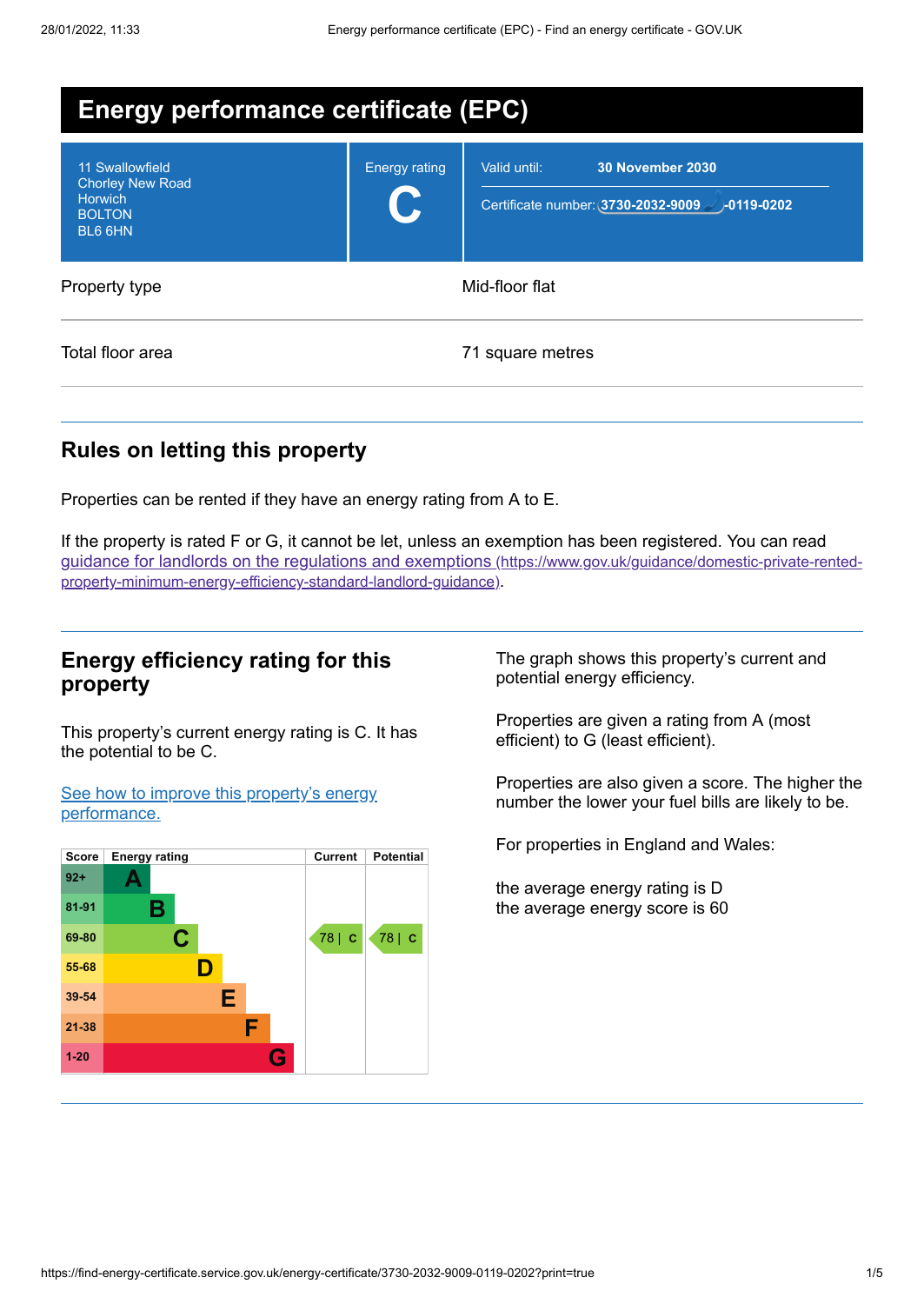# **Breakdown of property's energy performance**

This section shows the energy performance for features of this property. The assessment does not consider the condition of a feature and how well it is working.

Each feature is assessed as one of the following:

- very good (most efficient)
- good
- average
- poor
- very poor (least efficient)

When the description says "assumed", it means that the feature could not be inspected and an assumption has been made based on the property's age and type.

| <b>Feature</b>       | <b>Description</b>                                                       | Rating    |
|----------------------|--------------------------------------------------------------------------|-----------|
| Walls                | Average thermal transmittance 0.20 W/m <sup>2</sup> K                    | Very good |
| Windows              | High performance glazing                                                 | Very good |
| Main heating         | Room heaters, electric                                                   | Very poor |
| Main heating control | Programmer and appliance thermostats                                     | Good      |
| Hot water            | Electric immersion, standard tariff                                      | Very poor |
| Lighting             | Low energy lighting in all fixed outlets                                 | Very good |
| Air tightness        | Air permeability 6.3 m <sup>3</sup> /h.m <sup>2</sup> (assessed average) | Good      |
| Roof                 | (other premises above)                                                   | N/A       |
| Floor                | (other premises below)                                                   | N/A       |
| Secondary heating    | None                                                                     | N/A       |

#### **Low and zero carbon energy sources**

Low and zero carbon energy sources release very little or no CO2. Installing these sources may help reduce energy bills as well as cutting carbon emissions. The following low or zero carbon energy sources are installed in this property:

• Solar photovoltaics

## **Primary energy use**

The primary energy use for this property per year is 125 kilowatt hours per square metre (kWh/m2).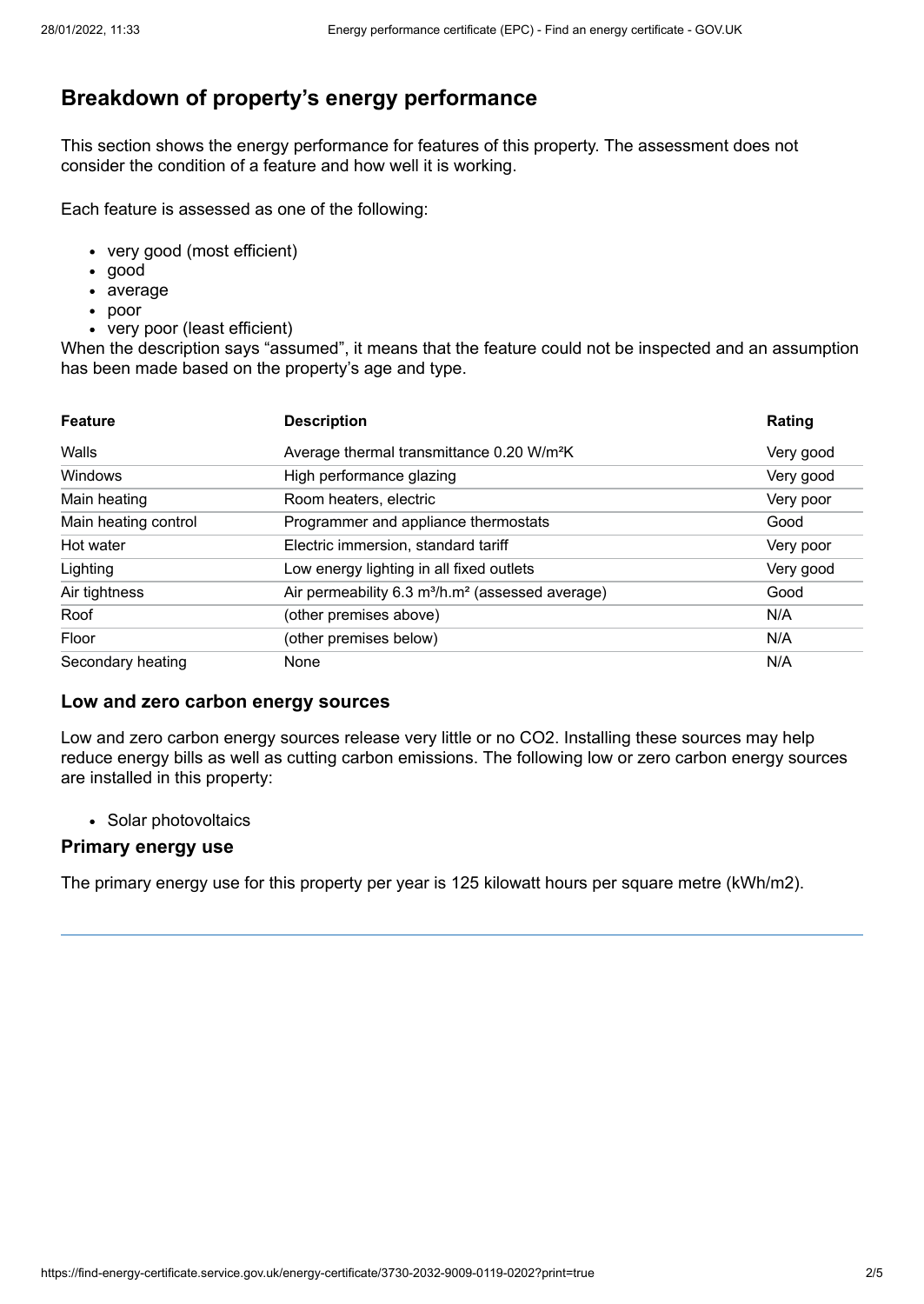| <b>Environmental impact of this</b><br>property                                                        |                 | This property produces                                                                                                                                        | 1.5 tonnes of CO2 |
|--------------------------------------------------------------------------------------------------------|-----------------|---------------------------------------------------------------------------------------------------------------------------------------------------------------|-------------------|
| This property's current environmental impact<br>rating is B. It has the potential to be B.             |                 | This property's potential<br>production                                                                                                                       | 1.5 tonnes of CO2 |
| Properties are rated in a scale from A to G<br>based on how much carbon dioxide (CO2) they<br>produce. |                 | By making the recommended changes, you<br>could reduce this property's CO2 emissions by<br>0.0 tonnes per year. This will help to protect the<br>environment. |                   |
| Properties with an A rating produce less CO2                                                           |                 |                                                                                                                                                               |                   |
| than G rated properties.                                                                               |                 | Environmental impact ratings are based on                                                                                                                     |                   |
| An average household<br>produces                                                                       | 6 tonnes of CO2 | assumptions about average occupancy and<br>energy use. They may not reflect how energy is<br>consumed by the people living at the property.                   |                   |

# <span id="page-2-0"></span>**How to improve this property's energy performance**

The assessor did not make any recommendations for this property.

Simple Energy Advice has guidance on improving a property's energy use. [\(https://www.simpleenergyadvice.org.uk/\)](https://www.simpleenergyadvice.org.uk/)

## **Paying for energy improvements**

Find energy grants and ways to save energy in your home. [\(https://www.gov.uk/improve-energy-efficiency\)](https://www.gov.uk/improve-energy-efficiency)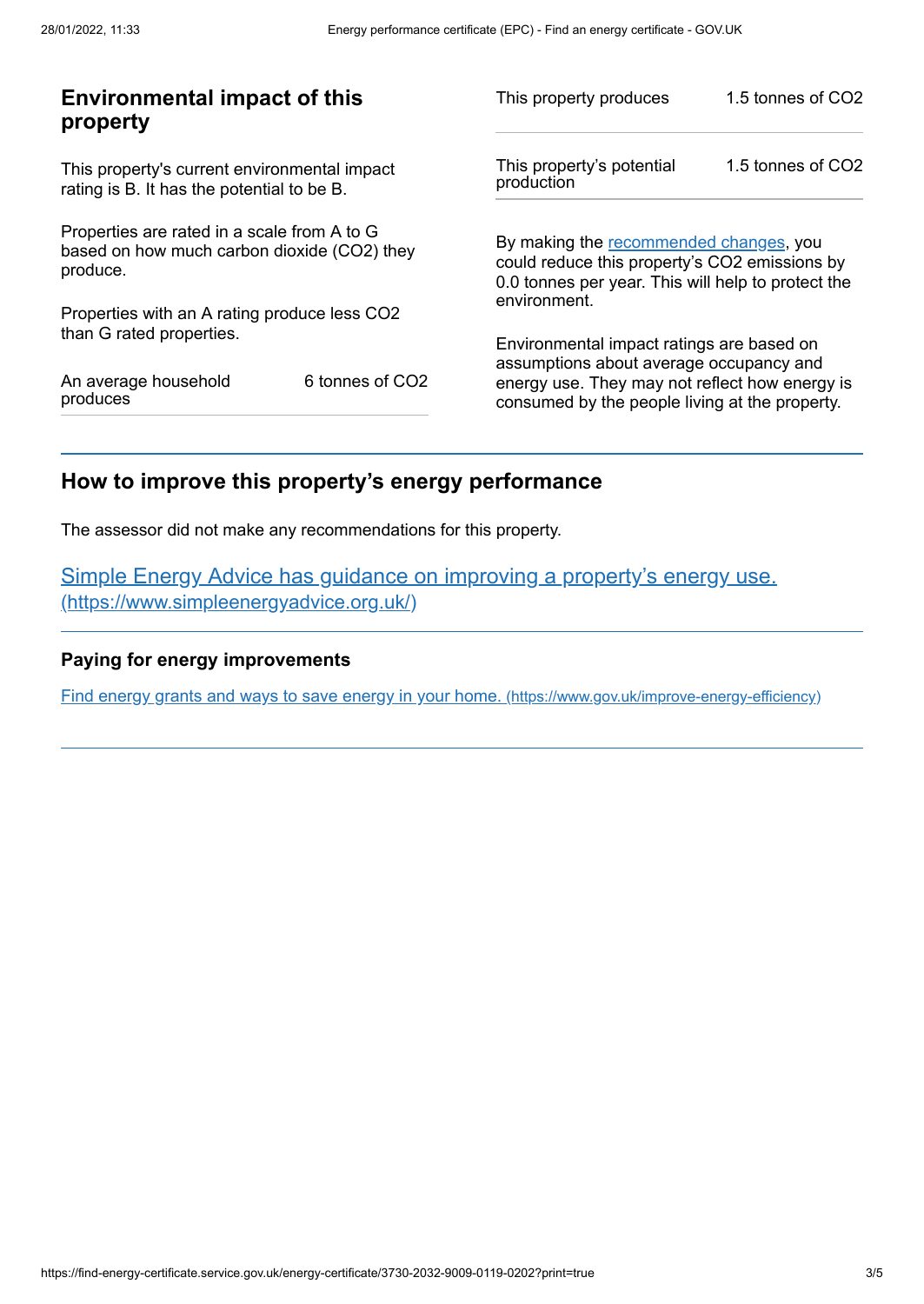# **Estimated energy use and potential savings**

| Estimated yearly energy<br>cost for this property | £640 |
|---------------------------------------------------|------|
| Potential saving                                  | £0.  |

The estimated cost shows how much the average household would spend in this property for heating, lighting and hot water. It is not based on how energy is used by the people living at the property.

The estimated saving is based on making all of the [recommendations](#page-2-0) in how to improve this property's energy performance.

For advice on how to reduce your energy bills visit Simple Energy Advice [\(https://www.simpleenergyadvice.org.uk/\)](https://www.simpleenergyadvice.org.uk/).

## **Heating use in this property**

Heating a property usually makes up the majority of energy costs.

## **Estimated energy used to heat this property**

| Space heating | 1348 kWh per year |
|---------------|-------------------|
| Water heating | 1753 kWh per year |

#### **Potential energy savings by installing insulation**

The assessor did not find any opportunities to save energy by installing insulation in this property.

You might be able to receive Renewable Heat Incentive payments [\(https://www.gov.uk/domestic](https://www.gov.uk/domestic-renewable-heat-incentive)renewable-heat-incentive). This will help to reduce carbon emissions by replacing your existing heating system with one that generates renewable heat. The estimated energy required for space and water heating will form the basis of the payments.